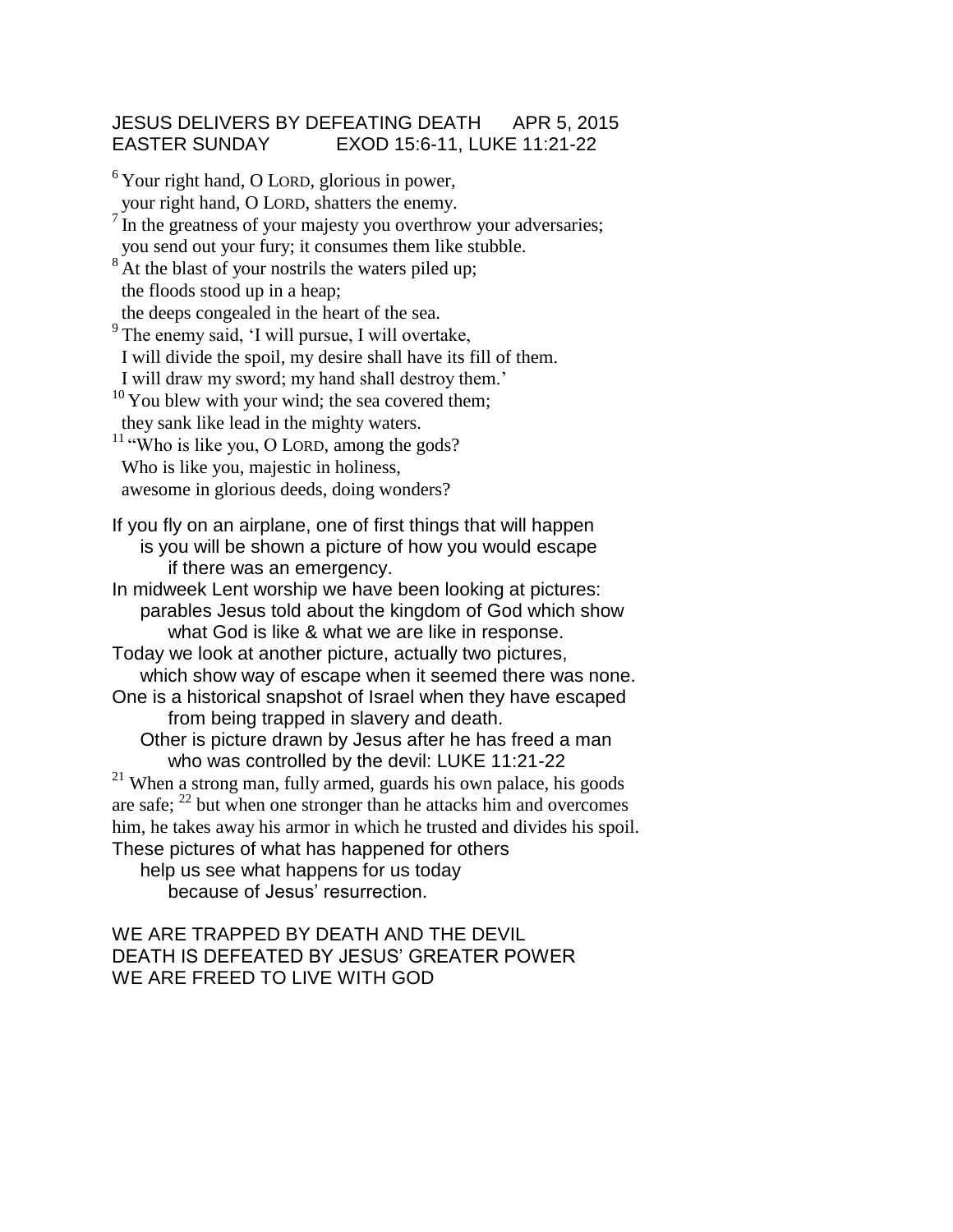## WE ARE TRAPPED BY DEATH AND THE DEVIL

Moses says  $9$  The enemy said, 'I will pursue, I will overtake, I will divide the spoil, my desire shall have its fill of them. I will draw my sword; my hand shall destroy them.' Jesus says<sup> $21$ </sup> When a strong man, fully armed, guards his own palace, his goods are safe;

We are all too familiar these days with pictures of hostages being taken by terrorists and militias. We can't help but think about the terrible fate of being captive, controlled & abused. Such fear also keeps others in virtual prisons, trapped by fear in their own homes or in squalid refugee camps. Israel had experienced being free but not really free. The ten plagues had gotten Pharaoh to release them from lives of slavery which worked them to death. But path they took when leaving took them to the edge of the Red Sea where they were trapped when Pharaoh changed mind & sent troops after them. What good did it do to be free from captivity when they still couldn't escape from death itself. We also can end up trapped, not by water, walls or chains but still trapped by death and the devil. because many today seek to use their freedom in ways that end in death. Jesus pictured the man who had been possessed by demon as being under guard in house of armed strong man. Too much literal slavery exists still today even without chains or locks when vulnerable people are controlled by threats. Even though we may not be literally possessed by the devil, too many people today are still enslaved, controlled by sin. The weapons Devil uses first to control us are his temptations to pride, selfishness and independence because this strong man knows that our weakness is ironically, thinking too highly of ourselves. but what happens when we use our freedom to act this way acting in pride leads us to be caught instead in shame, selfishness leads us to fear of losing what we have. and independence traps us in isolation and loneliness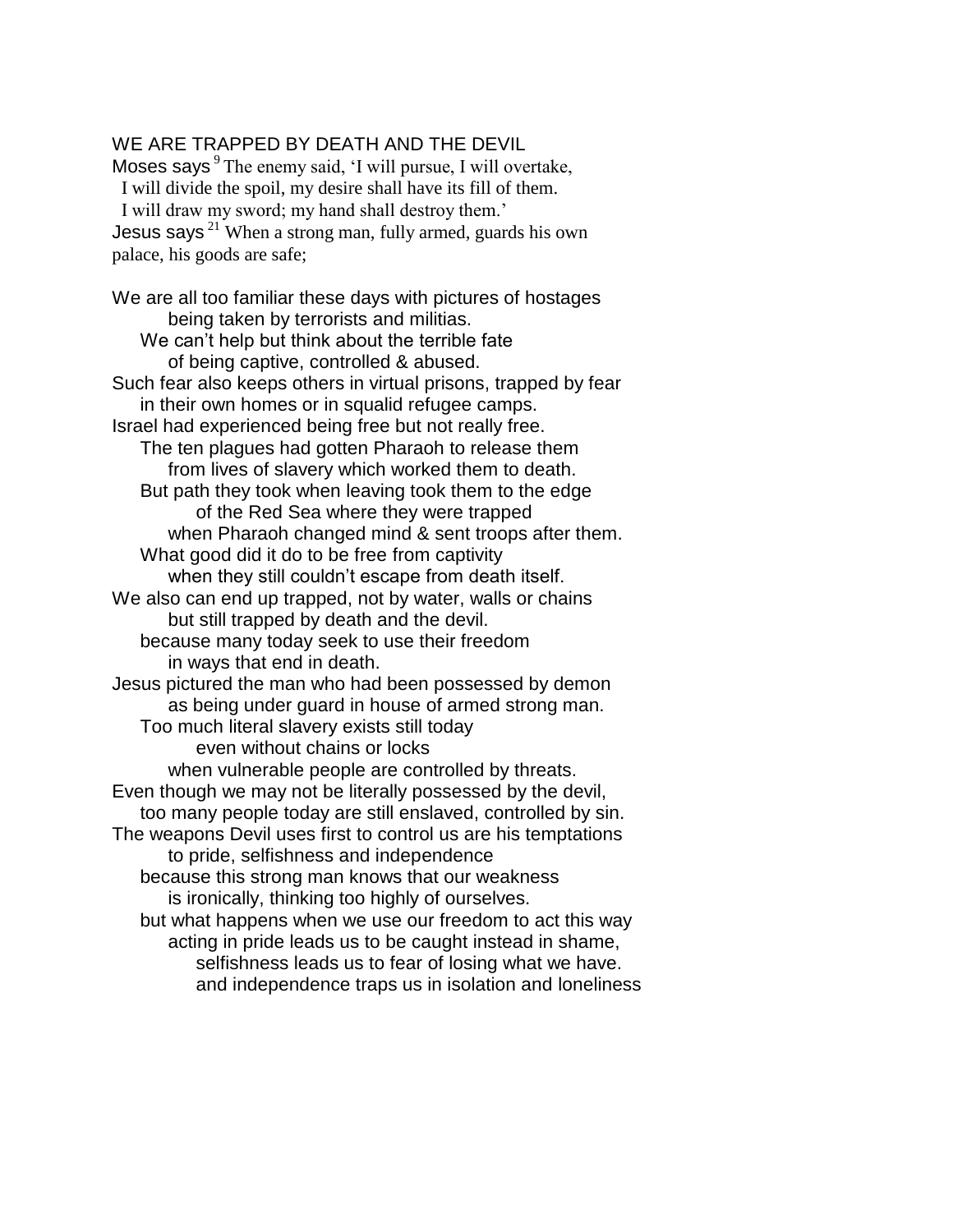This way of life leads to dead end from which we can't free self. It is a literal dead end, because it destroys faith and so turns us away from God, the giver of life.

but DEATH IS DEFEATED BY JESUS' GREATER POWER Moses says  $6$  Your right hand, O LORD, glorious in power, your right hand, O LORD, shatters the enemy.  $\nabla^7$  In the greatness of your majesty you overthrow your adversaries; you send out your fury; it consumes them like stubble. Jesus says<sup>22</sup>.. one stronger than he attacks him and overcomes him, One of reasons our country is hesitant to send weapons to places of conflict around world is concern they could fall into hands of enemy & be turned back against us. This is exactly the kind of thing God does when evil attacks us. In his wisdom & power, he uses what threatens to save us. When Israel is trapped between water of sea & Egypt's army, he opens up the water to make a way of escape and uses that very water to drown the enemy. When the Devil threatens us & holds us prisoner, Jesus, the stronger one steps forward to take our place and grabs his own weapons to use against him. He takes everything the devil throws at him and says, "Is that all you've got?" He resists pride and accepts all the shame of our sins, dying naked on the cross surrounded by mockers but in a way that makes centurion exclaim, "Surely this was the son of God!" and he rises again in a blaze of glory. He accepts rejection and abandonment even by his disciples and cries "My God, My God, why have you forsake me." but still says "Father, into your hands I commit my spirit." and he returns to regather and reunite with his disciples. He accepts the loss of everything, including life itself as his killers divide up his only possessions but he now lives forever as lord of all creation. By his death, he has sucked all of the power out of death. By being buried and rising again, he has entered Satan's prison and blasted an exit through which he leads us as well.

Now he uses even our deaths as way to take us to heaven.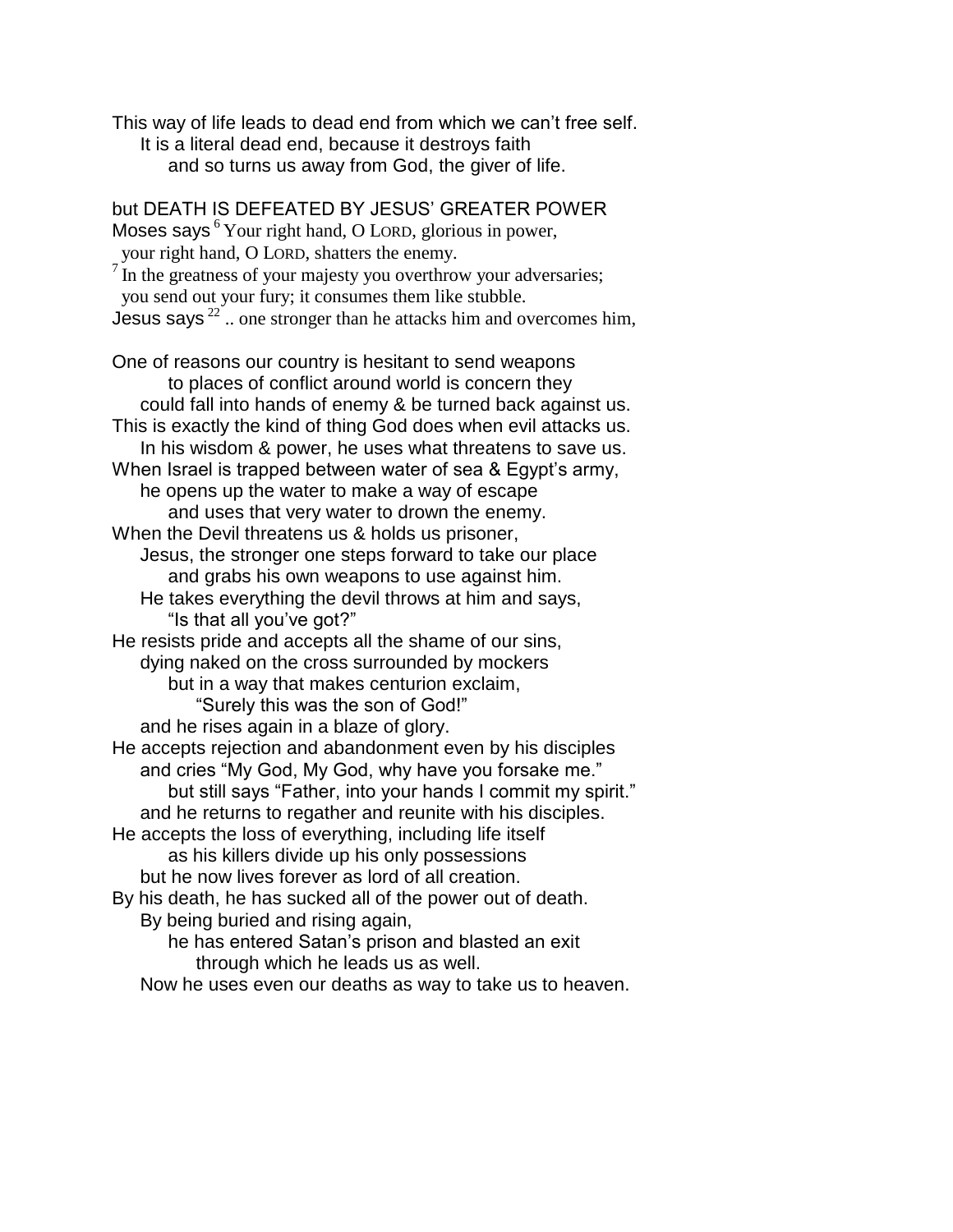Having grabbed control of the devil's worst weapons and used them against him, he now plunders his palace and claims those he had held hostage.

## WE ARE FREED TO LIVE WITH GOD

Moses says:  $8$  At the blast of your nostrils the waters piled up; the floods stood up in a heap; the deeps congealed in the heart of the sea.  $11$  "Who is like you, O LORD, among the gods? Who is like you, majestic in holiness, awesome in glorious deeds, doing wonders? Jesus says "he takes away his armor in which he trusted and divides his spoil. If you were protected by a power that was able to turn

everything that threatened you back against the attacker, you would never have any reason to fear. This is exactly what God has shown he is able to do. The waters of the sea that meant disaster for Israel were turned into the avenue of their rescue. God does the same for us through Holy Baptism in which our own sinful self is drowned & we are brought through to new life as God's children. Now as those claimed by Jesus we are delivered from the Devil's weapons of death both now and forever in heaven. We are freed from shame and the need for pride because God's forgiveness is stronger than any sin and our value comes from Jesus' love for us. We are freed from fear of loss that leads to selfishness because God can provide more than any destruction can take away and we have his assurance that he will take care of us through the loss of our life itself so God's peace that passes understanding is strong enough to calm any anxiety about the unknown We are freed from isolation and foolish independence by the love of Christ from which nothing can separate us. and the life God gives us in heaven is beyond compare

with suffering and death which can only be temporary. This is what Jesus gives us through the power of his word.